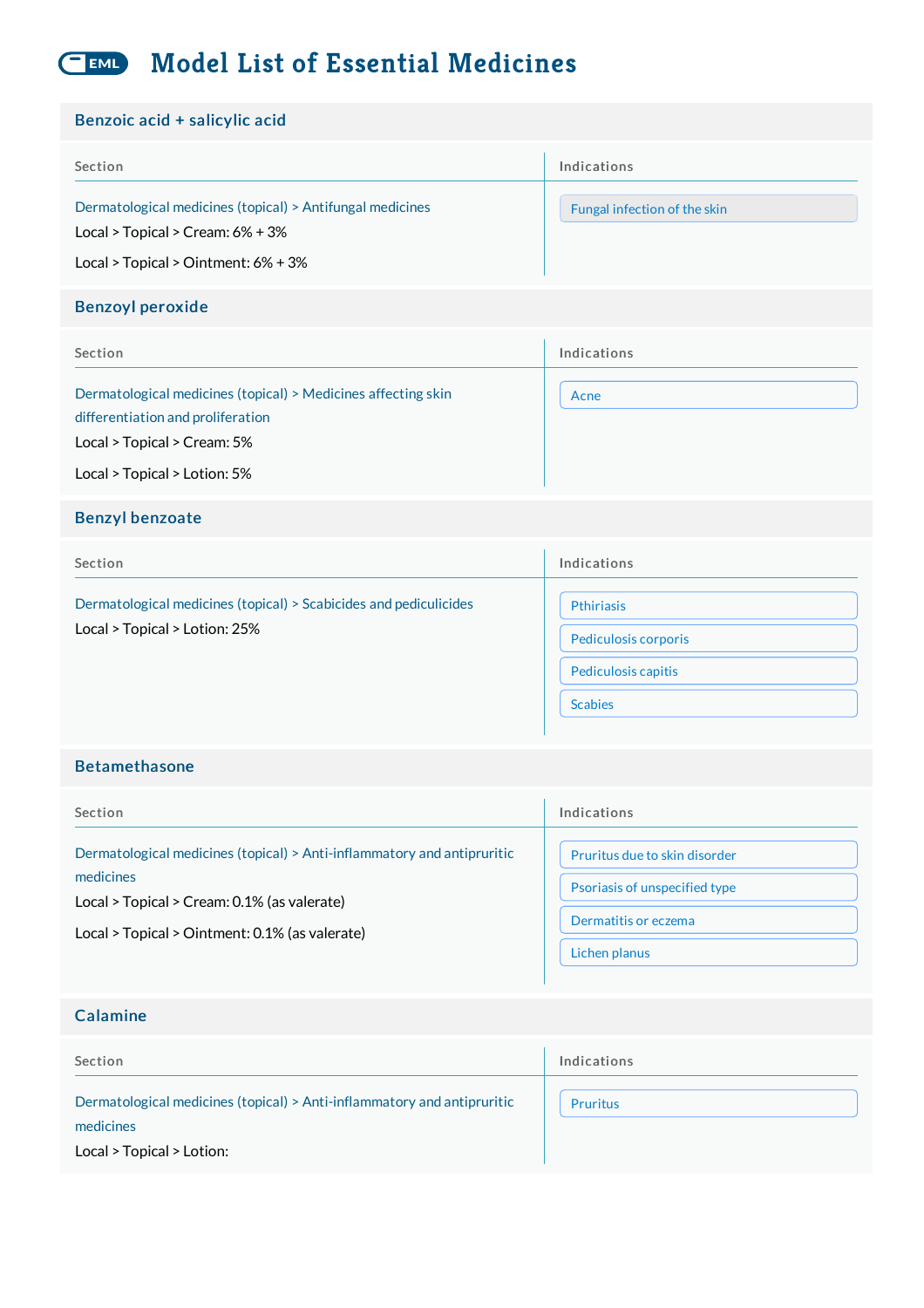## Calcipotriol

| Section                                                                                                                                                                                                              | Indications                   |
|----------------------------------------------------------------------------------------------------------------------------------------------------------------------------------------------------------------------|-------------------------------|
| Dermatological medicines (topical) > Medicines affecting skin<br>differentiation and proliferation<br>Local > Topical > Cream: $50 \mu$ g per mL $(0.005\%)$<br>Local > Topical > Lotion: $50 \mu g$ per mL (0.005%) | Psoriasis of unspecified type |
| Local > Topical > Ointment: 50 $\mu$ g per mL (0.005%)                                                                                                                                                               |                               |

#### **Calcitriol**

| Section                                                                                            | Indications                                |
|----------------------------------------------------------------------------------------------------|--------------------------------------------|
| Dermatological medicines (topical) > Medicines affecting skin<br>differentiation and proliferation | Therapeutic equivalent to calcipotriol for |
|                                                                                                    | Psoriasis of unspecified type              |

## Coal tar

| Section                                                                                                                              | Indications                   |
|--------------------------------------------------------------------------------------------------------------------------------------|-------------------------------|
| Dermatological medicines (topical) > Medicines affecting skin<br>differentiation and proliferation<br>Local > Topical > Solution: 5% | Psoriasis of unspecified type |

#### Fluorouracil

| Section                                                                                                                              | Indications          |
|--------------------------------------------------------------------------------------------------------------------------------------|----------------------|
| Dermatological medicines (topical) > Medicines affecting skin<br>differentiation and proliferation<br>Local > Topical > Ointment: 5% | <b>Plantar warts</b> |

## Hydrocortisone

| Section                                                                 | Indications                   |
|-------------------------------------------------------------------------|-------------------------------|
| Dermatological medicines (topical) > Anti-inflammatory and antipruritic | Dermatitis or eczema          |
| medicines                                                               | Pruritus due to skin disorder |
| Local > Topical > Cream: 1% (acetate)                                   | Psoriasis of unspecified type |
| Local > Topical > Ointment: 1% (acetate)                                | Lichen planus                 |

## Lindane

| Section                                                                                          | Indications    |
|--------------------------------------------------------------------------------------------------|----------------|
| Dermatological medicines (topical) > Scabicides and pediculicides<br>Local > Topical > Cream: 1% | <b>Scabies</b> |
| Local > Topical > Lotion: 1%                                                                     |                |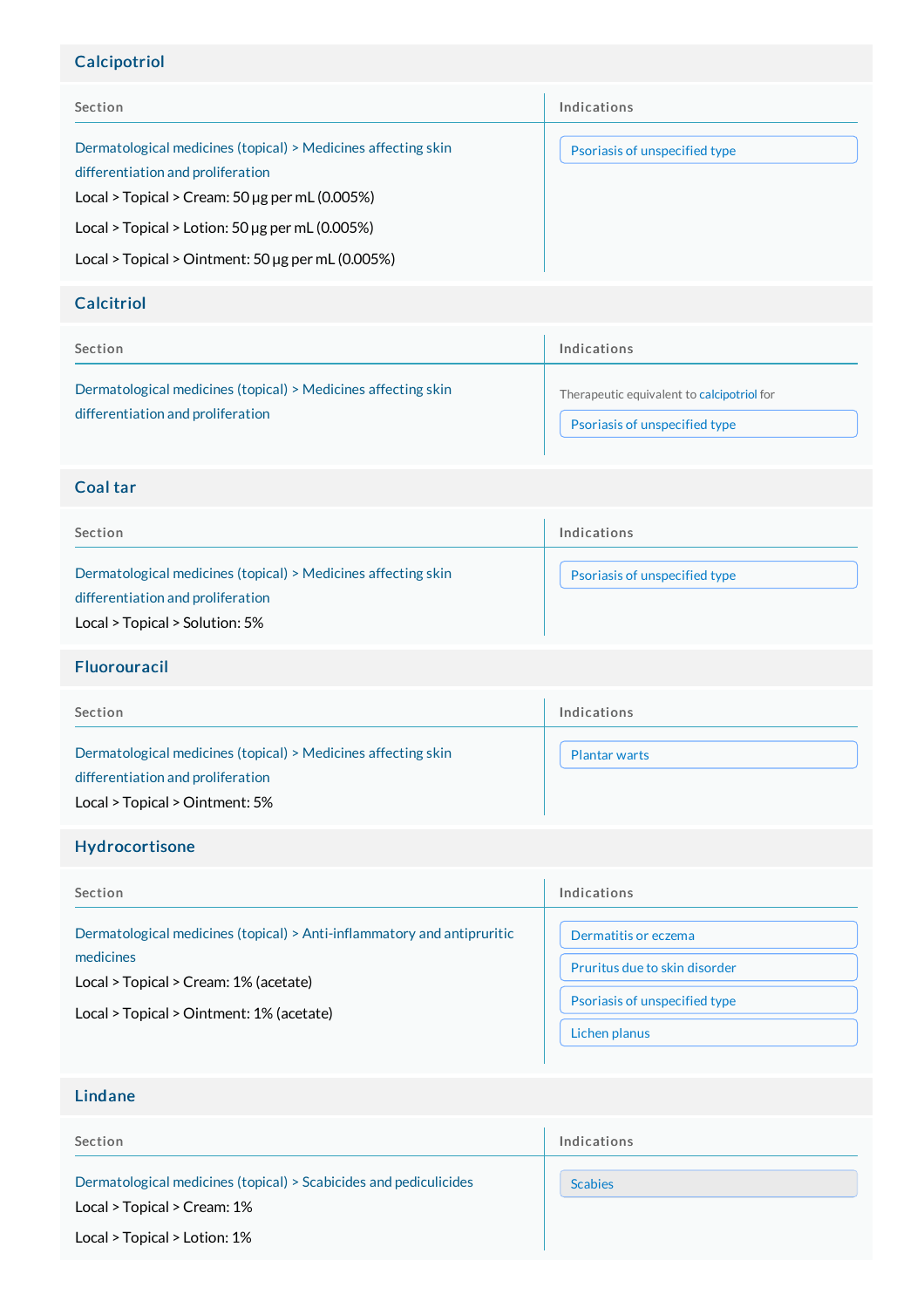## Miconazole

| Section                                                                                            | Indications                  |
|----------------------------------------------------------------------------------------------------|------------------------------|
| Dermatological medicines (topical) > Antifungal medicines<br>Local > Topical > Cream: 2% (nitrate) | Fungal infection of the skin |
| Local > Topical > Ointment: 2% (nitrate)                                                           |                              |

### Mupirocin

| Section                                                                                                             | Indications                                    |
|---------------------------------------------------------------------------------------------------------------------|------------------------------------------------|
| Dermatological medicines (topical) > Anti-infective medicines<br>Local > Topical > Cream: 2% (as mupirocin calcium) | Superficial bacterial folliculitis<br>Impetigo |
| Local > Topical > Ointment: 2%                                                                                      |                                                |

#### Permethrin

| Section                                                           | Indications          |
|-------------------------------------------------------------------|----------------------|
| Dermatological medicines (topical) > Scabicides and pediculicides | Pediculosis corporis |
| Local > Topical > Lotion: 1%                                      | Pediculosis capitis  |
| Local > Topical > Cream: 5%                                       | <b>Scabies</b>       |

# Podophyllotoxin

| Section                                                                                            | Indications                                                                                                                                           |
|----------------------------------------------------------------------------------------------------|-------------------------------------------------------------------------------------------------------------------------------------------------------|
| Dermatological medicines (topical) > Medicines affecting skin<br>differentiation and proliferation | Therapeutic equivalent to podophyllum resin for<br><b>Plantar warts</b><br>Therapeutic equivalent to podophyllum resin for<br><b>Anogenital warts</b> |

# Podophyllum resin

| Section                                                                                                                                     | Indications                                     |
|---------------------------------------------------------------------------------------------------------------------------------------------|-------------------------------------------------|
| Dermatological medicines (topical) > Medicines affecting skin<br>differentiation and proliferation<br>Local > Topical > Solution: 10 to 25% | <b>Plantar warts</b><br><b>Anogenital warts</b> |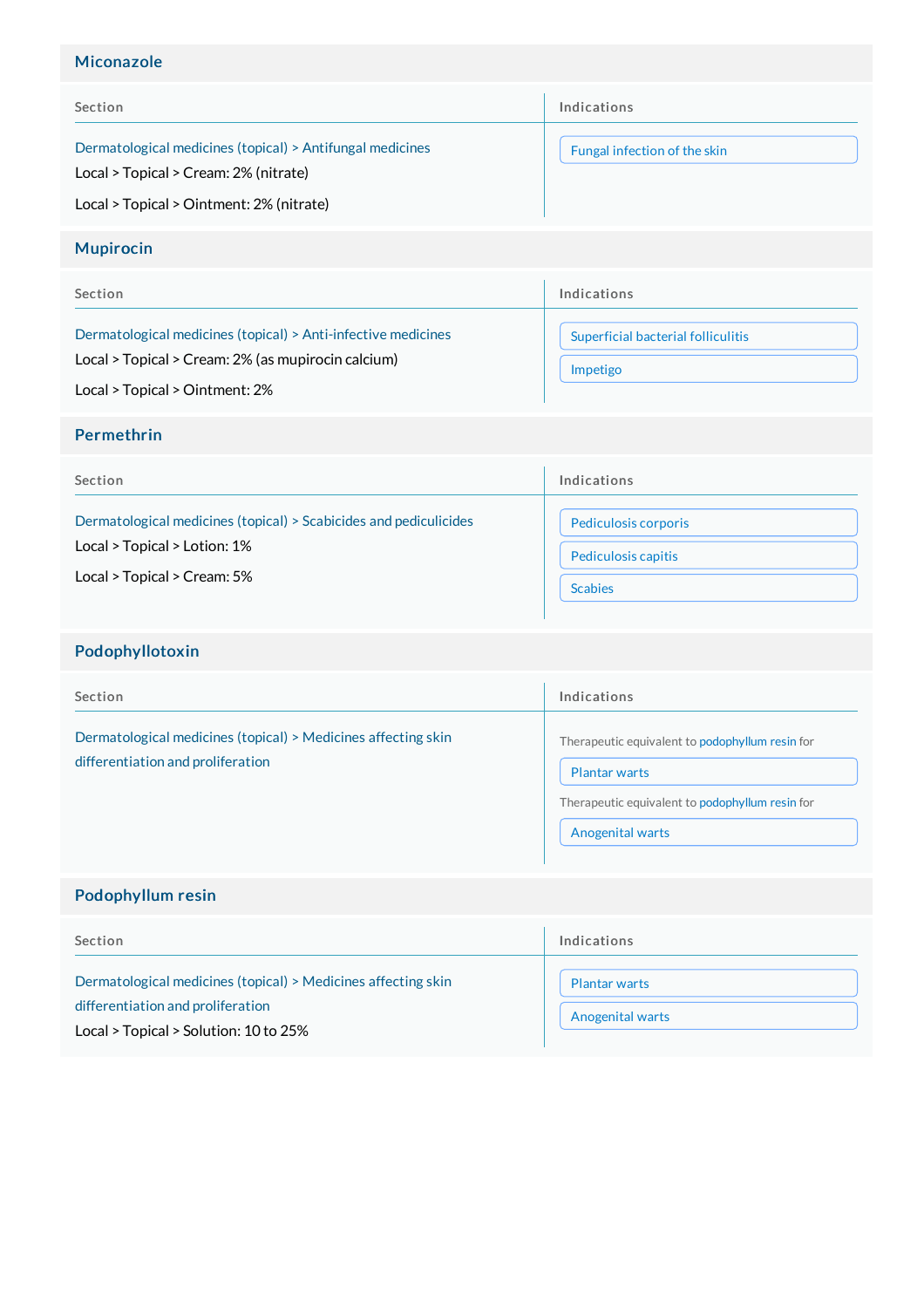| Potassium permanganate                                                                                                  |                                                                                 |
|-------------------------------------------------------------------------------------------------------------------------|---------------------------------------------------------------------------------|
| Section                                                                                                                 | Indications                                                                     |
| Dermatological medicines (topical) > Anti-infective medicines<br>Local > Topical > Solution: aqueous solution: 1:10 000 | Tropical phagedaenic ulcer                                                      |
|                                                                                                                         | Pemphigus                                                                       |
|                                                                                                                         | Other specified pyogenic bacterial infection of<br>skin and subcutaneous tissue |
|                                                                                                                         | Impetigo                                                                        |
|                                                                                                                         |                                                                                 |

# Precipitated sulfur

| Section                                                                                          | Indications                                                                                                                                                                                                                                                                     |
|--------------------------------------------------------------------------------------------------|---------------------------------------------------------------------------------------------------------------------------------------------------------------------------------------------------------------------------------------------------------------------------------|
| Dermatological medicines (topical) > Scabicides and pediculicides<br>Local > Topical > Ointment: | Therapeutic equivalent to benzyl benzoate for<br>Pthiriasis<br>Therapeutic equivalent to benzyl benzoate for<br>Pediculosis corporis<br>Therapeutic equivalent to benzyl benzoate for<br>Pediculosis capitis<br>Therapeutic equivalent to benzyl benzoate for<br><b>Scabies</b> |

## Salicylic acid

| Section                                                       | Indications                   |
|---------------------------------------------------------------|-------------------------------|
| Dermatological medicines (topical) > Medicines affecting skin | Seborrhoeic dermatitis        |
| differentiation and proliferation                             | Psoriasis of unspecified type |
| Local > Topical > Solution: 5%                                | <b>Ichthyoses</b>             |

## Selenium sulfide

| Section                                                                                                       | Indications            |
|---------------------------------------------------------------------------------------------------------------|------------------------|
| Dermatological medicines (topical) > Antifungal medicines<br>Local > Topical > Suspension: 2% detergent-based | Seborrhoeic dermatitis |
|                                                                                                               | Pityriasis versicolor  |

## Silver sulfadiazine

| Section                                                       | Indications  |
|---------------------------------------------------------------|--------------|
| Dermatological medicines (topical) > Anti-infective medicines | <b>Burns</b> |
| Local > Topical > Cream: 1%                                   |              |